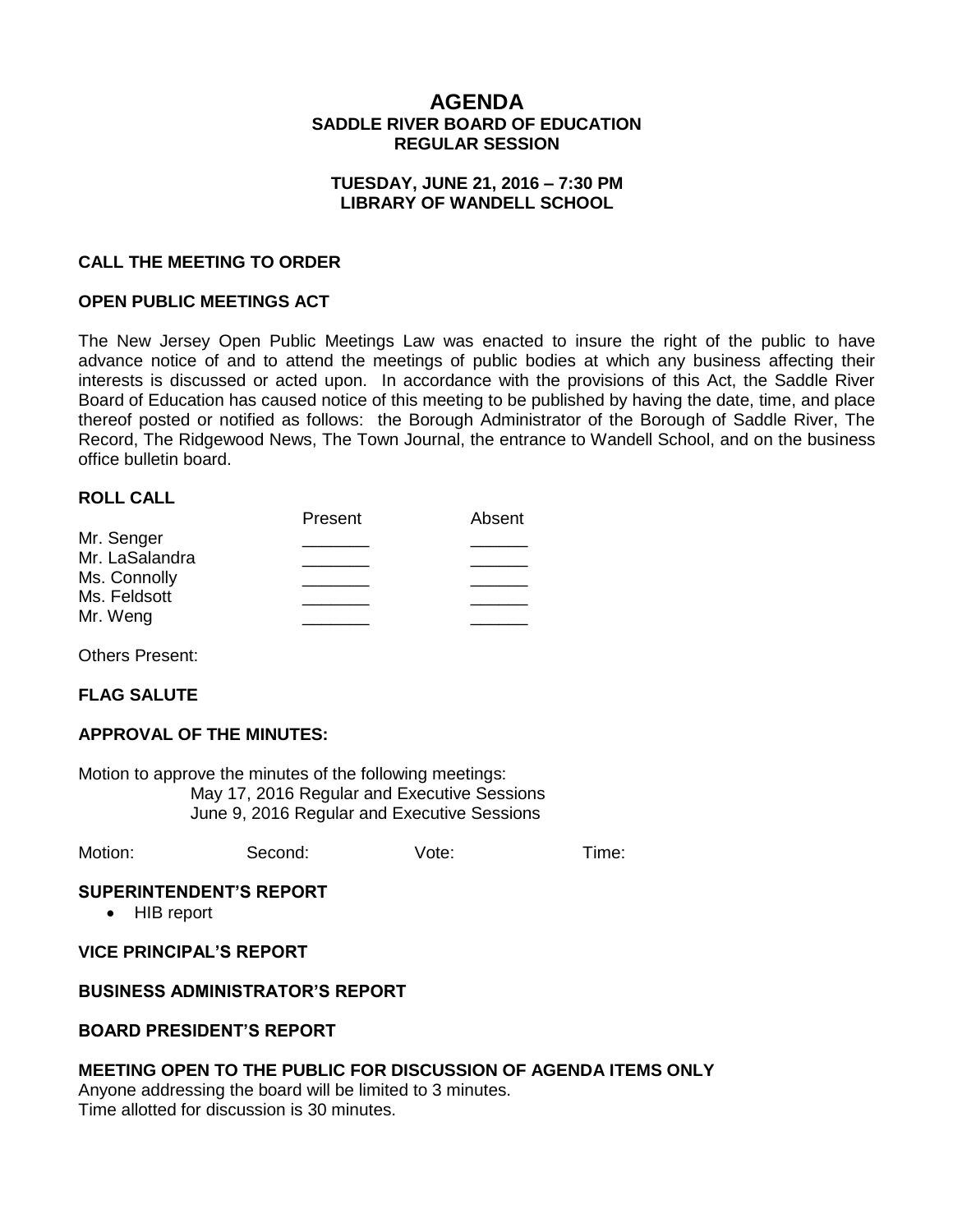# **AGENDA ITEMS AS PER ATTACHED**

# **COMMENTS BY THE PUBLIC ON NON-AGENDA ITEMS**

Anyone addressing the board will be limited to 3 minutes. Time allotted for comments is 30 minutes.

# **MOTION TO ENTER EXECUTIVE SESSION**

WHEREAS Section 8 of the Open Public Meetings Act, Chapter 231, PL 1975, permits the exclusion of the public from a meeting in certain circumstances and

WHEREAS the Board is of the opinion that such circumstances presently exist

BE IT RESOLVED by the Saddle River Board of Education that:

 The public shall be excluded from discussion of the hereinafter-specified subjects: The general nature of these subjects is: Personnel Issues Legal Issues

It is anticipated at this time that the above-stated subject matters will be made public when the Board determines them to be no longer prejudicial or when the board takes formal action.

Action may or may not be taken upon return to public session.

| Motion: | Second: | Vote: | Time: |
|---------|---------|-------|-------|
|         |         |       |       |

#### **MOTION TO ADJOURN EXECUTIVE SESSION**

| Motion:                          | Second: | Vote: | Time: |  |  |
|----------------------------------|---------|-------|-------|--|--|
| <b>MOTION TO ADJOURN MEETING</b> |         |       |       |  |  |
| Motion:                          | Second: | Vote: | Time: |  |  |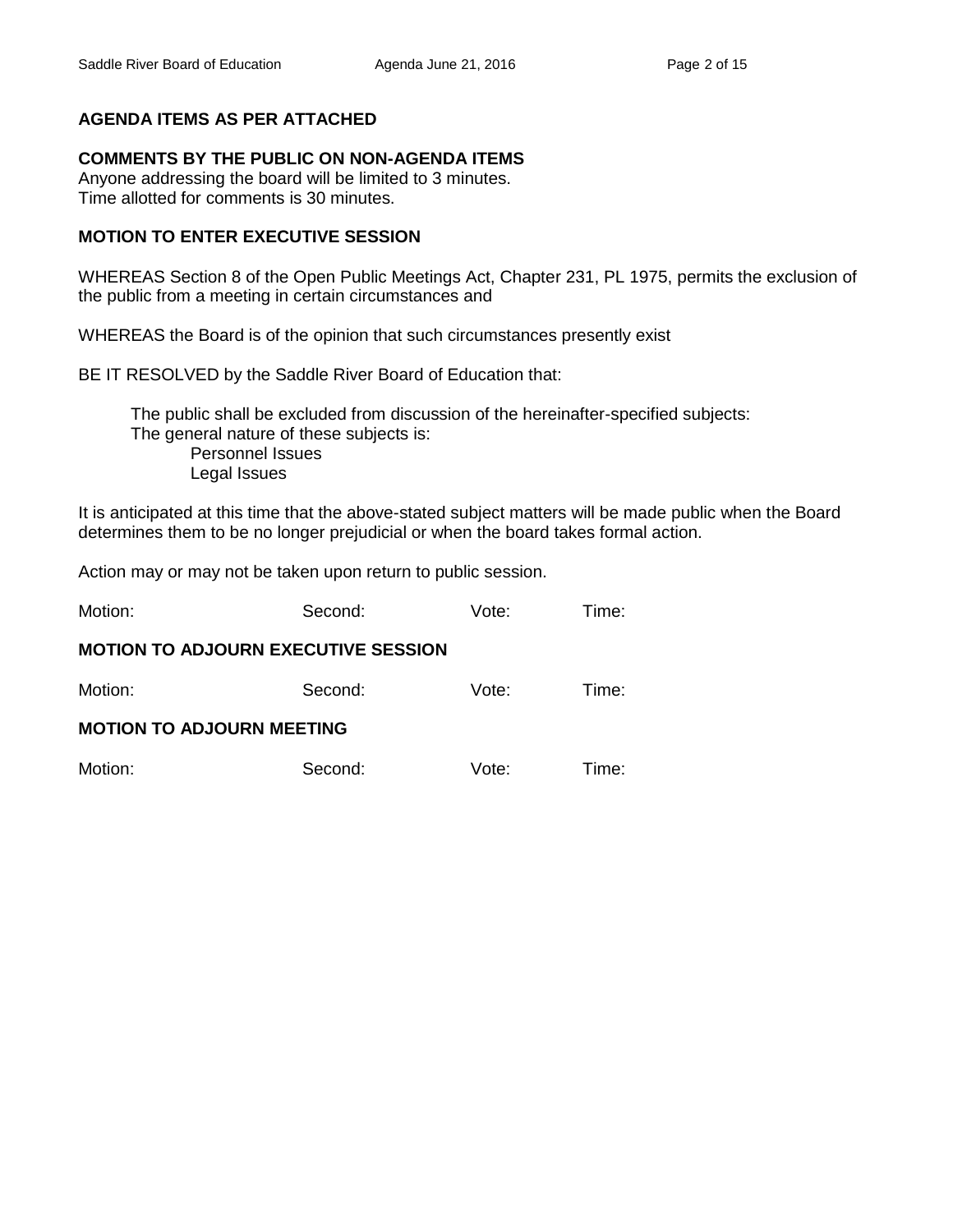#### **SADDLE RIVER BOARD OF EDUCATION TUESDAY, MAY 17, 2016 RESOLUTIONS – SUMMARY**

### **ADMINISTRATION**

- A-878 Awarded Contracts
- A-879 Anti-Bullying Bill of Rights Act Self-Assessment 2015-2016
- A-880 NCLB Consolidated Title I, Part A
- A-881 NCLB Title II, Part A
- A-882 Alcoholic Beverages Home & School Event November 2016

#### **HUMAN RESOURCES**

- HR-1229 Employment Contract DeLisio Interim Superintendent/Principal 2016-2017
- HR-1230 Employment Contract Logan SBA/BS 2016-2017
- HR-1231 Wells 1:1 Summer Aide 2016
- HR-1232 Enrichment Position to Full Time
- HR-1233 McLean Enrichment Teacher 2016-2017
- HR-1234 Moylan, J. Additional Compensation 2015-2016
- HR-1235 Hire Substitute Teacher/Substitute Teacher Aide/Substitute Office 2015-2016
- HR-1236 George Miller Temporary Maintenance Worker July & August 2016
- HR-1237 O'Neill Summer Employment

# **EDUCATION**

- E-836 Consulting & Evaluation Services Region V Dr. Jane Petrozzino & Ms. Joyce Fitzmaurice 2015-2016 School Year
- 
- E-837 Summer 2016 Programs Special Education
- E-838 Summer 2016 Services Special Education
- E-839 Tuition 2016-2017 Special Education
- E-840 Services 2016-2017 Special Education
- E-841 Physical Therapy & Social Worker Services –2016-2017
- E-842 Chapter 192/193 Services Bergen County Special Services 2016-2017
- E-843 Chapter 192/193 Services Region V 2016-2017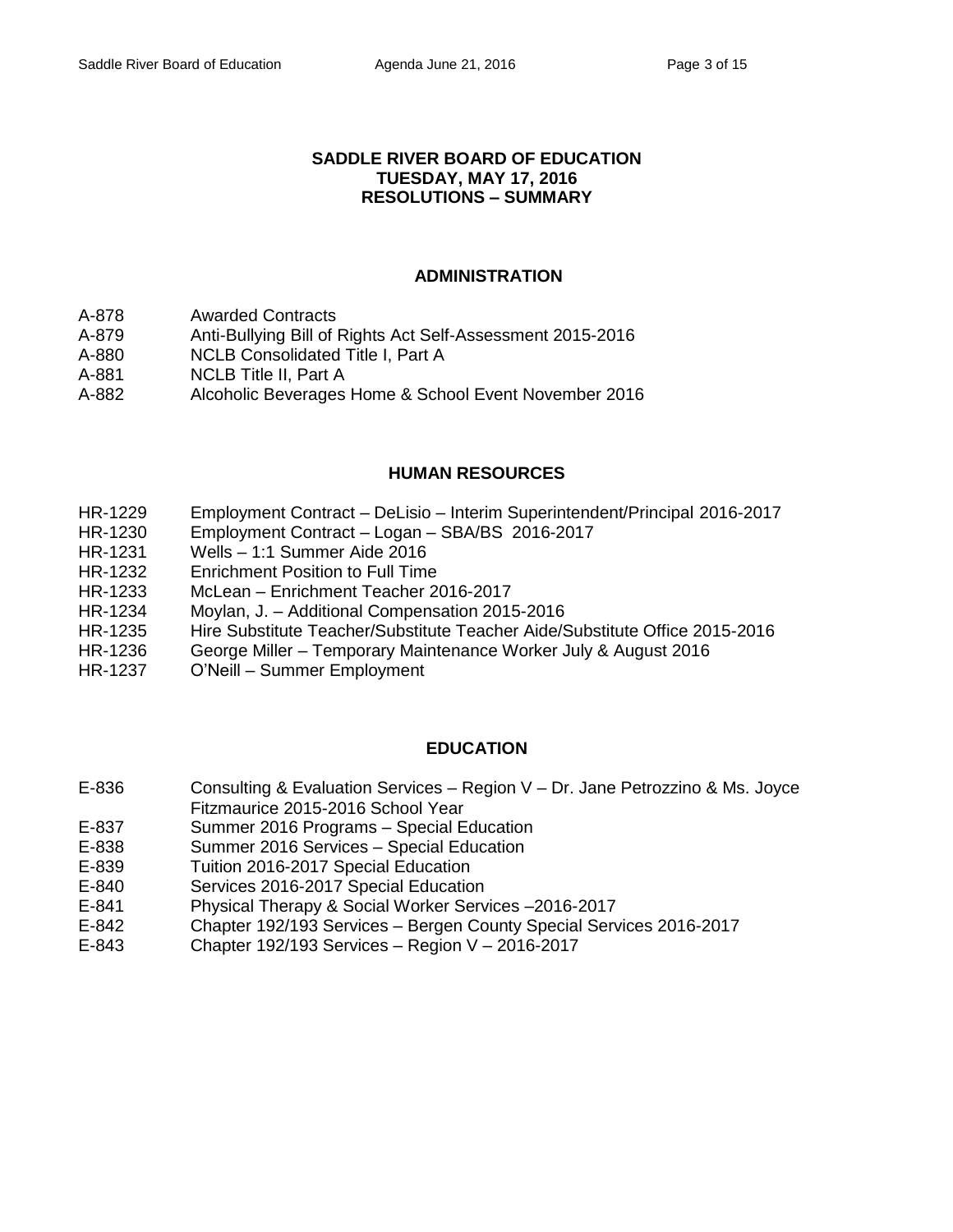# **FINANCE**

- F-2390 Payment of Bills June 2016
- F-2391 Appropriation Transfers May 2016
- F-2392 Line Item Certification
- F-2393 Board Secretary Report May 2016
- F-2394 Treasurer Report May 2016
- F-2395 Agreement Treasurer's & Board Secretary's Reports May 2016
- F-2396 Authorization for Board Secretary to Pay Bills
- F-2397 Realtime Renewal 2016-2017
- F-2398 Student Accident Insurance Policy Renewal –Bollinger Specialty Group 2016-2017
- F-2399 School Nursing Staffing Agreement Bayada 2016-2017
- F-2400 Bank Accounts TD Bank 2016-2017
- F-2401 Merit Goal Pay Dr. William Ronzitti
- F-2402 Year End Bookkeeping Adjustments
- F-2403 Transfer of Current Surplus to Capital Reserve
- F-2404 Telephone Upgrades Promedia
- F-2405 Transfer from Capital Reserve to Capital Outlay Telephone Upgrade
- F-2406 Transfer from Capital Reserve to Capital Outlay Security Vestibule
- F-2407 NCLB Grant Funding FY2017
- F-2408 Donations Home & School Association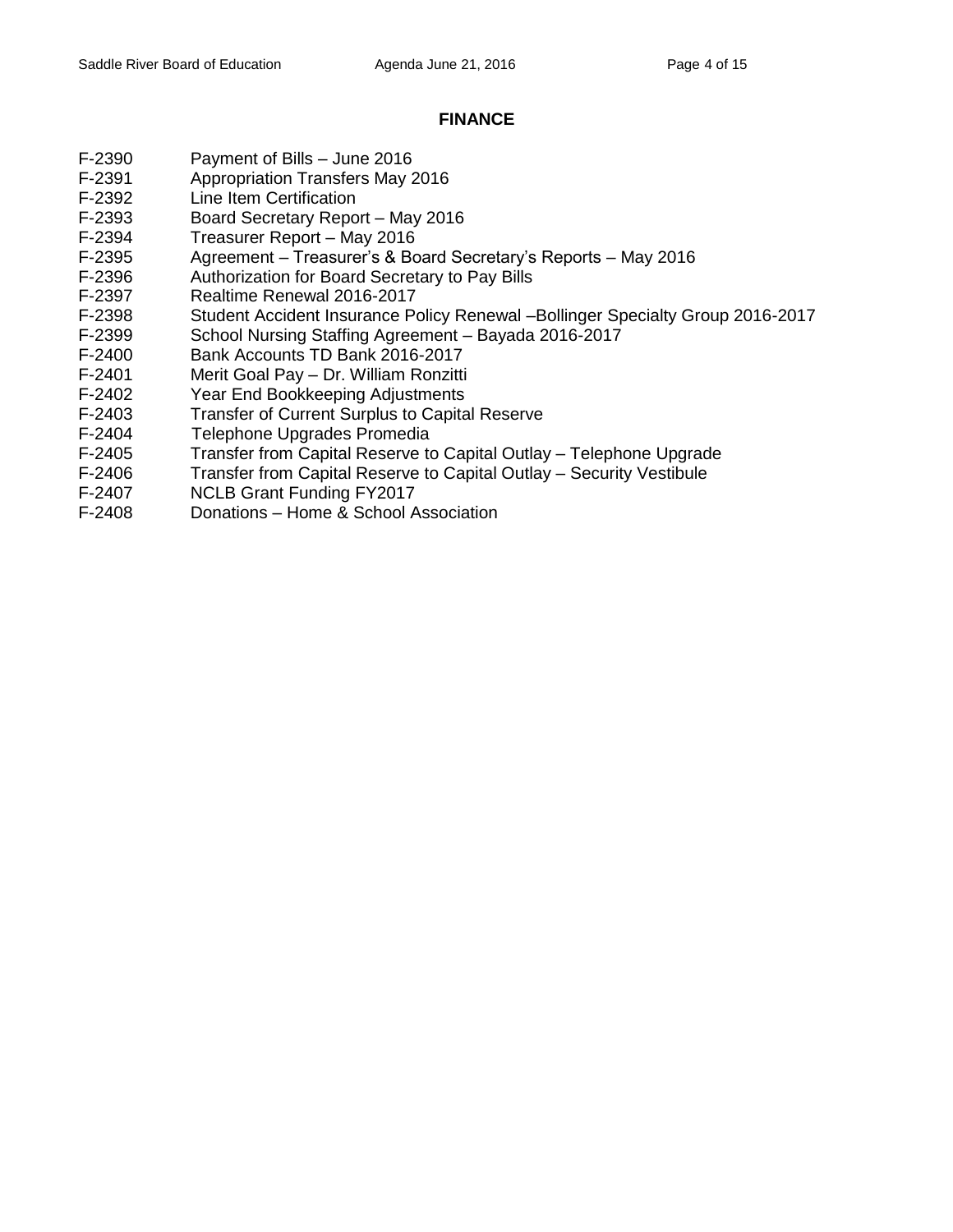# **ADMINISTRATION**

# **COMMITTEE REPORTS**

- **1.** Board Communications Committee
- **2.** Liaison: Ramsey Board of Education
- **3.** Liaison: Northern Highlands Board of Education
- **4.** Home & School Association
- **5.** New Jersey School Boards Association/NJSBA Legislative Committee
- **6.** Policy Committee
- **7.** Liaison to Mayor and Council
- **8.** Blue Ribbon Committee
- **9.** Ad Hoc Anniversary Committee

# **A-878 AWARDED CONTRACTS**

BE IT RESOLVED that the Saddle River Board of Education, pursuant to PL 2015, Chapter 47, intends to renew, award or permit to expire the following contracts previously awarded by the board of education. These contracts are, have been and will continue to be in full compliance with all state and federal statutes and regulations; in particular, New Jersey Title 18A:18. et.seq, NJAC Chapter 23 and Federal Uniform Administrative Requirements 2CFR, Part 200:

| Approval<br>Date      | Resolution<br># | Vendor                                                          | Nature of Award (Contract)                                               |
|-----------------------|-----------------|-----------------------------------------------------------------|--------------------------------------------------------------------------|
| 11/24/15              | A-847           | <b>IDE Corporation</b>                                          | 2015-2016 Professional Development<br>Services                           |
| 02/23/16              | $A - 862$       | Region 1 - Mahwah<br><b>Board of Education</b>                  | 2016-2017 Transportation Services                                        |
| 03/15/16              | A-867           | South Bergen Jointure<br>Commission                             | 2016-2017 Public, Non-Public, Special<br><b>Education Transportation</b> |
| 05/17/16              | A-871           | Lerch, Vinci & Higgins,<br><b>LLP</b>                           | 2016-2017 Auditor                                                        |
| 05/17/16              | A-871           | <b>LAN Associates</b>                                           | 2016-2017 Architect/Engineer                                             |
| 05/17/16              | A-871           | Cleary, Giacobbe, Alfieri,<br>Jacobs, LLC (Matthew<br>Giacobbe) | 2016-2017 Attorney                                                       |
| $\overline{05}/17/16$ | A-871           | Brown & Brown Metro                                             | 2016-2017 Insurance Risk Manager                                         |
| 05/17/16              | A-871           | Robert A. Hands, MD                                             | 2016-2017 Medical Inspector                                              |
| 05/17/16              | A-871           | Kristi Woods d/b/a SYNC                                         | 2016-2017 Occupational Therapist                                         |
| 05/17/16              | A-872           | Rullo & Juillet                                                 | 2016-2017 Right to Know                                                  |
| 05/17/16              | A-873           | Whitman                                                         | 2016-2017 Asbestos Management                                            |
| 7/28/15               | $F-2275$        | Bayada Home<br>Healthcare                                       | 2015-2016 Nursing Services                                               |
| 7/28/15               | F-2276          | Liberty Healthcare                                              | 2015-2016 Nursing Services                                               |
| 7/28/15               | F-2278          | Maschio's Food Service                                          | 2015-2016 Food Service Management                                        |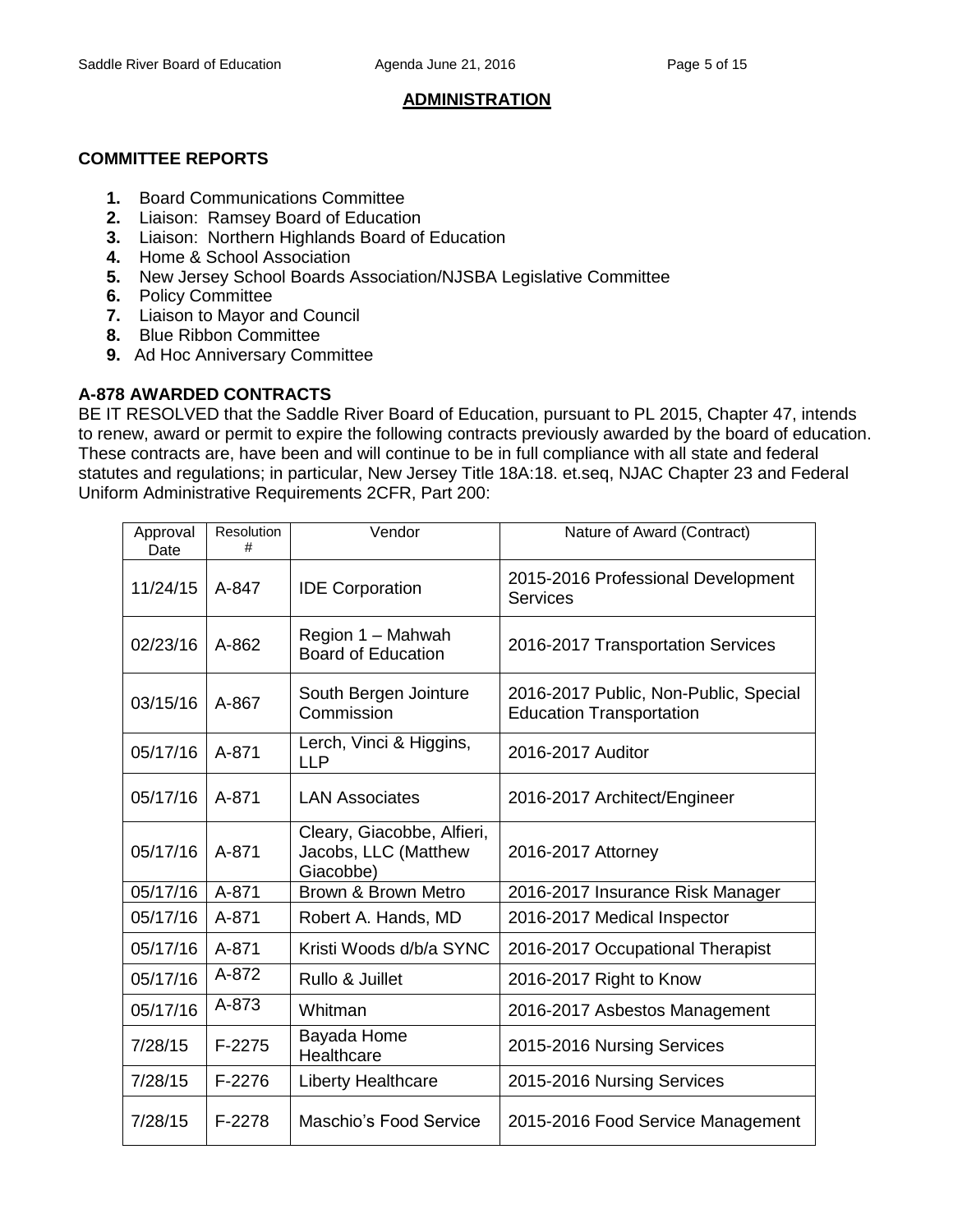| 7/28/15  | F-2283 | <b>Ramsey School District</b>                                        | 2015-2016 Technology Services                                     |
|----------|--------|----------------------------------------------------------------------|-------------------------------------------------------------------|
| 10/13/15 | F-2293 | <b>BCSSD</b>                                                         | 2015-2016 Hospital Instruction                                    |
| 10/13/15 | F-2294 | Ann Hanna                                                            | 2015-2016 Non-Public Nurse                                        |
| 10/13/15 | F-2295 | Bergen County Dept. of<br><b>Health Services</b>                     | 2015-2016 Nurse Supervisor SRDS                                   |
| 11/24/15 | F-2314 | <b>On-Tech Consulting</b>                                            | 2016-2017 E-Rate Application Process                              |
| 05/17/16 | F-2379 | Horizon                                                              | <b>Dental Renewal</b>                                             |
| 05/17/16 | F-2380 | <b>Educational Data</b><br>Services                                  | 2016-2017 Cooperative Bid Program                                 |
| 05/17/16 | F-2381 | <b>Hunterdon County</b><br><b>Educational Services</b><br>Commission | 2016-2017 Cooperative Bid Program                                 |
| 05/17/16 | F-2382 | Asbury Park Board of Ed<br><b>ITC</b>                                | 2016-2017 Payroll & Budgetary<br><b>Accounting Services</b>       |
| 05/17/16 | F-2383 | <b>Ramsey School District</b>                                        | 2015-2016 & 2016-2017 Technology<br><b>Services</b>               |
| 05/17/16 | F-2383 | <b>Open Systems</b>                                                  | 2015-2016 Fire & Burglar Alarm<br>Systems - Service & Maintenance |

# **A-879 ANTI-BULLYING BILL OF RIGHTS ACT SELF-ASSESSMENT 2015-2016**

BE IT RESOLVED that the Saddle River Board of Education approves for submission, the Anti-bullying Bill of Rights Act Self-Assessment for the 2015-2016 school year.

#### **A-880 NCLB CONSOLIDATED TITLE I, PART A**

BE IT RESOLVED that the Saddle River Board of Education resolves not to apply for the funds allocated under the NCLB Consolidated for Title I, Part A for Fiscal Year 2017.

# **A-881 NCLB TITLE II, PART A**

BE IT RESOLVED that the Saddle River Board of Education hereby authorizes the submission of the NCLB Application for Fiscal Year 2017 and accepts the grant award of Title II, Part A funds upon the subsequent approval of the FY 2017 NCLB Application.

# **A-882 ALCOHOLIC BEVERAGES HOME & SCHOOL EVENT NOVEMBER 2016**

BE IT RESOLVED that the Saddle River Board of Education hereby authorizes and approves the bringing, possession & consumption of alcoholic beverages on school property for a Home & School Association event November 4 -6, 2016.

#### ALL ADMINISTRATION MOTIONS BUNDLED FOR SINGLE VOTE:

| Motion:<br>Second:<br>Comments: |     |     |     |     |
|---------------------------------|-----|-----|-----|-----|
| Roll Call Vote: TW:             | JC: | IF. | JL: | HS: |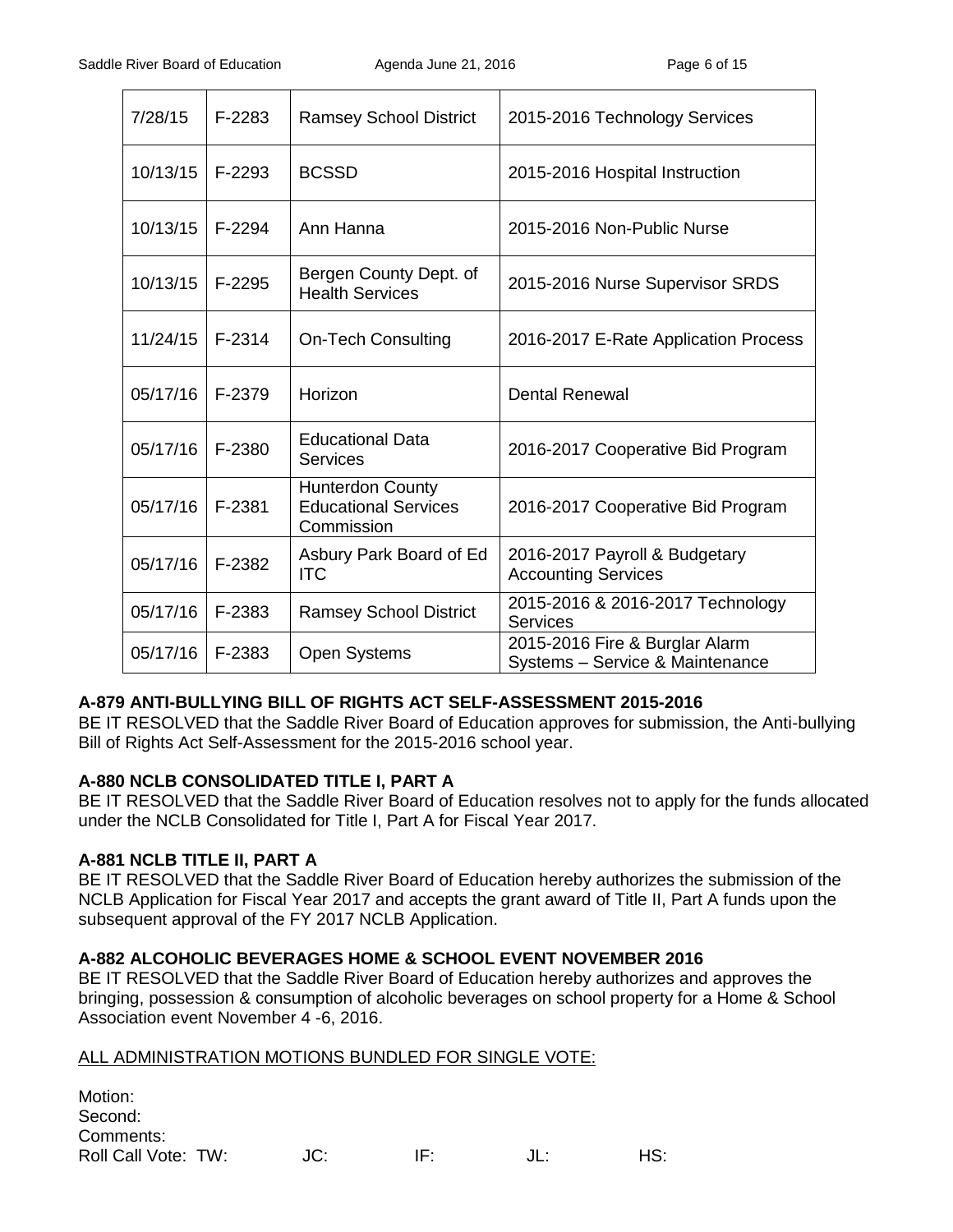# **HUMAN RESOURCES**

# **COMMITTEE REPORTS**

- 1. Negotiations Committee
- 2. Superintendent Search

### **HR-1229 EMPLOYMENT CONTRACT – DeLISIO – INTERIM SUPERINTENDENT/PRINCIPAL 2016- 2017**

BE IT RESOLVED that, upon recommendation of the Interim Superintendent the Saddle River Board of Education approves the Employment Contract of Louis J. DeLisio as Interim Superintendent/Principal for the period July 1, 2016 through June 30, 2017, as reviewed and approved by the Interim Executive County Superintendent on May 20, 2016.

# **HR-1230 EMPLOYMENT CONTRACT – LOGAN – SBA/BS 2016-2017**

BE IT RESOLVED that, upon recommendation of the Interim Superintendent the Saddle River Board of Education approves the Employment Contract of Donna M. Logan as School Business Administrator/Board Secretary for the period July 1, 2016 through June 30, 2017, as reviewed and approved by the Interim Executive County Superintendent on May 24, 2016.

# **HR-1231 WELLS 1:1 SUMMER AIDE 2016**

BE IT RESOLVED that, upon recommendation of the Interim Superintendent the Saddle River Board of Education approves the employment of Tracy Wells as 1:1 summer aide for Special Education Student #0001 at the NWCCSE program which runs from June 27 to July 22, 2016 for 66 ½ hours (19 days at 3.5 hours per day) at the rate of \$19 per hour for a total of \$1,263.50.

# **HR-1232 ENRICHMENT POSITION TO FULL TIME**

BE IT RESOLVED that, upon recommendation of the Interim Superintendent the Saddle River Board of Education approves increasing the Enrichment position from .6 to full time.

# **HR-1233 McLEAN – ENRICHMENT TEACHER 2016-2017**

BE IT RESOLVED that, upon recommendation of the Interim Superintendent the Saddle River Board of Education authorizes the hiring of Aubree McLean as Enrichment Teacher for the 2016-2017 school year at BA Step 4.

# **HR-1234 MOYLAN, J. – ADDITIONAL COMPENSATION 2015-2016**

BE IT RESOLVED that, upon recommendation of the Interim Superintendent the Saddle River Board of Education authorizes the additional compensation to John Moylan for 2 ½ hours at his 2015-2016 hourly rate for preparation of the Spring Concert.

# **HR-1235 HIRE SUBSTITUTE TEACHER/SUBSITUTE TEACHER AIDE/SUBSTITUTE OFFICE 2015- 2016**

BE IT RESOLVED that, upon recommendation of the Interim Superintendent the Saddle River Board of Education approves the hiring of the following individual as substitute teacher/substitute teacher aide/office worker for the 2015-2016 school year:

Holly Anderson

# **HR-1236 GEORGE MILLER – TEMPORARY MAINTENANCE WORKER JULY & AUGUST 2016**

BE IT RESOLVED that, upon recommendation of the Superintendent, the Saddle River Board of Education approves George Miller as temporary maintenance worker on an as needed basis for the months of July & August 2016 at the rate of \$140 per day.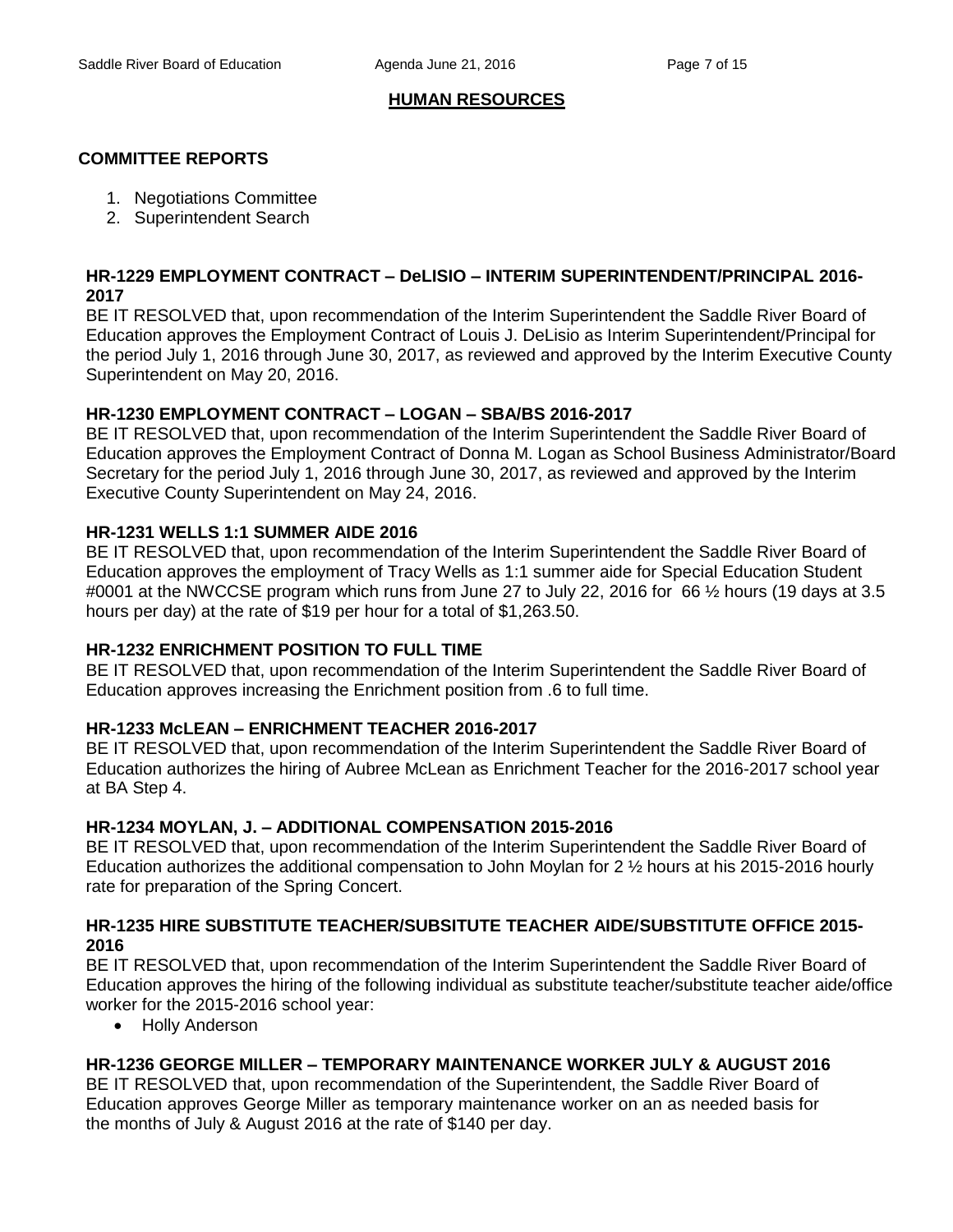#### **HR-1237 O'NEILL – SUMMER EMPLOYMENT**

BE IT RESOLVED, upon recommendation of the Interim Superintendent, to approve Patricia O'Neill, school nurse for a maximum of 10 hours during the summer at the SREA contract rate of \$84 per hour.

ALL HUMAN RESOURCES MOTIONS BUNDLED FOR SINGLE VOTE: Motion: Second: Comments:

Roll Call Vote: TW:  $JC:$  IF:  $JL:$  HS: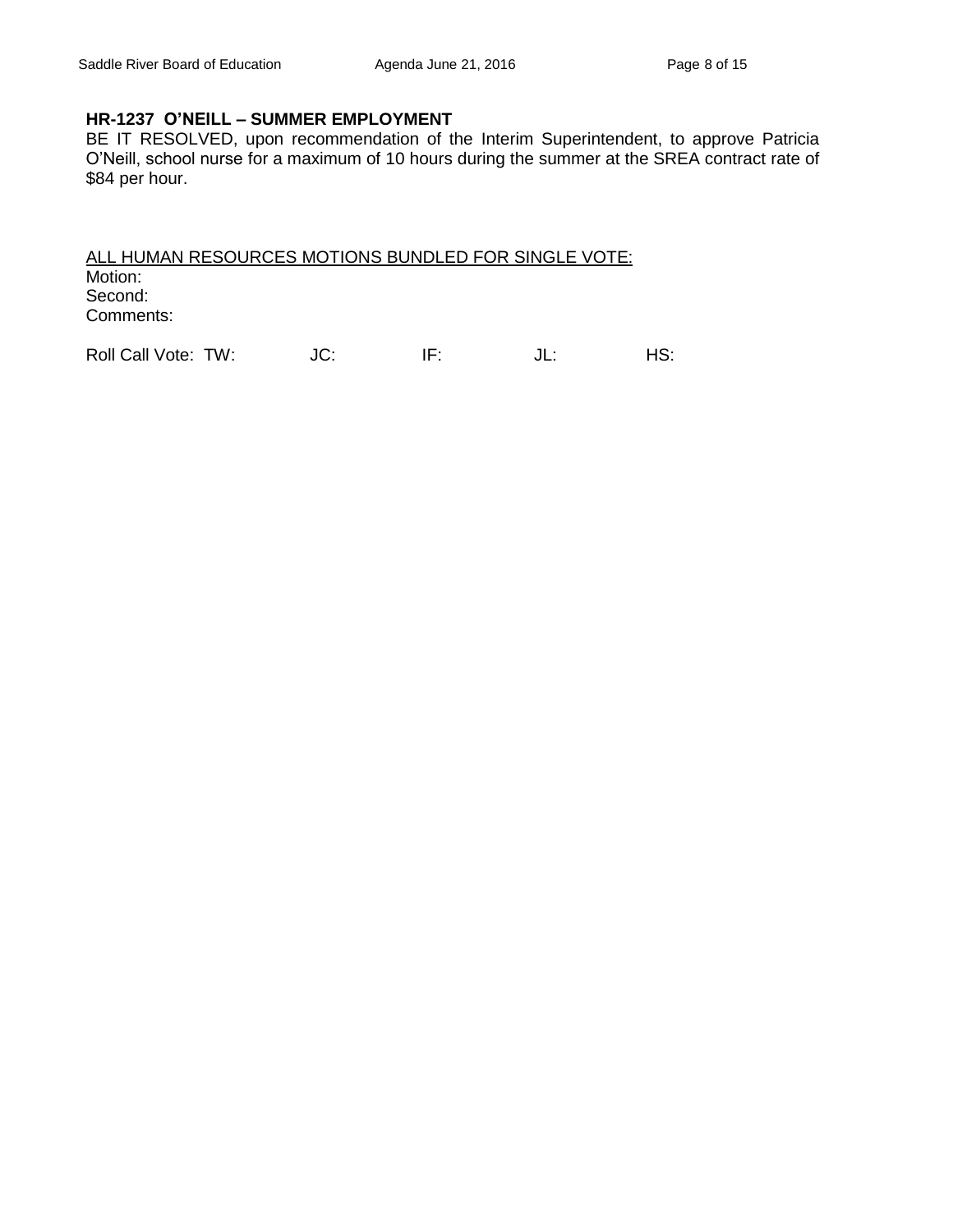# **EDUCATION**

### **COMMITTEE REPORTS**

- 1. Technology CommitteeCurriculum Committee
- 2. Wandell School Recreation Committee
- 3. Health, Well-being, Safety and Transportation Committee

### **E-836 CONSULTING & EVALUATION SERVICES – REGION V – DR. JANE PETROZZINO & MS. JOYCE FITZMAURICE 2015-2016 SCHOOL YEAR**

BE IT RESOLVED that the Saddle River Board of Education approves payment to Region V for Consulting & Evaluation services beginning April 7, 2016 through June 03, 2016 to be provided by Dr. Jane Petrozzino & Joyce Fitzmaurice at the rate of \$67 per hour for consulting & \$310 per evaluation plus 7% Administrative Fee at an approximate total cost of \$1,685.25 (\$1,575 consulting & evaluations plus \$110.25 administrative fee).

# **E-837 SUMMER 2016 PROGRAMS – SPECIAL EDUCATION**

BE IT RESOLVED, that the Saddle River Board of Education approves the payment of tuition for the summer of 2016 for the following special education students:

| School                  | Student | Dates                           | Total                    |
|-------------------------|---------|---------------------------------|--------------------------|
|                         | #       |                                 |                          |
| <b>Banyon School</b>    | A0016   | July 5 - Aug. 5, 2016 (24 days) | \$7.165.44               |
|                         |         | 8:15 a.m. to 12:15 p.m.         |                          |
| <b>Clearview School</b> | A0023   | July 11 - Aug. 29, 2016         | \$7,336.00 estimate      |
| <b>NWBCSE</b>           | A0001   | June 27 - July 22, 2016         | \$1,200.00 approximately |
|                         | A0003   |                                 | \$1,200.00 approximately |

# **E-838 SUMMER 2016 SERVICES – SPECIAL EDUCATION**

BE IT RESOLVED, that the Saddle River Board of Education approves the payment of services for the summer of 2016 for the following special education students:

| Provider              | <b>Position</b>      | Student<br># | Hours/Hourly Rate/Total Weeks    |            | Total         |
|-----------------------|----------------------|--------------|----------------------------------|------------|---------------|
| Samantha Mancinelli   | Instruction          | A0020        | 16 hours @ \$60/hour             |            | 960.00<br>\$. |
| Ramsey Board of Ed    | Home Instruction     | A0022        | 15 hours @ \$45/hour x 10 weeks  |            | \$6,750.00    |
| (Jennifer Johannesen) |                      |              | June 27 - Sept. 2, 2016          |            |               |
| Region V              | <b>LDTC Services</b> |              | 4 days @ 5 hours @ \$70 per hour | \$1,400.00 | \$1,498.00    |
|                       |                      |              | +7% Administrative Fee           | 98.00      |               |
| Kerri Thorne          | Reading Instruction  | A0025        | 20 hours @ \$60/hour             | \$1,200.00 | \$2,400.00    |
|                       |                      | A0026        | 20 hours @ \$60/hour             | \$1,200.00 |               |
| Cathy Goldman         | Academic Support     | A0017        | 20 hours @ \$60/hour             |            | \$1,200.00    |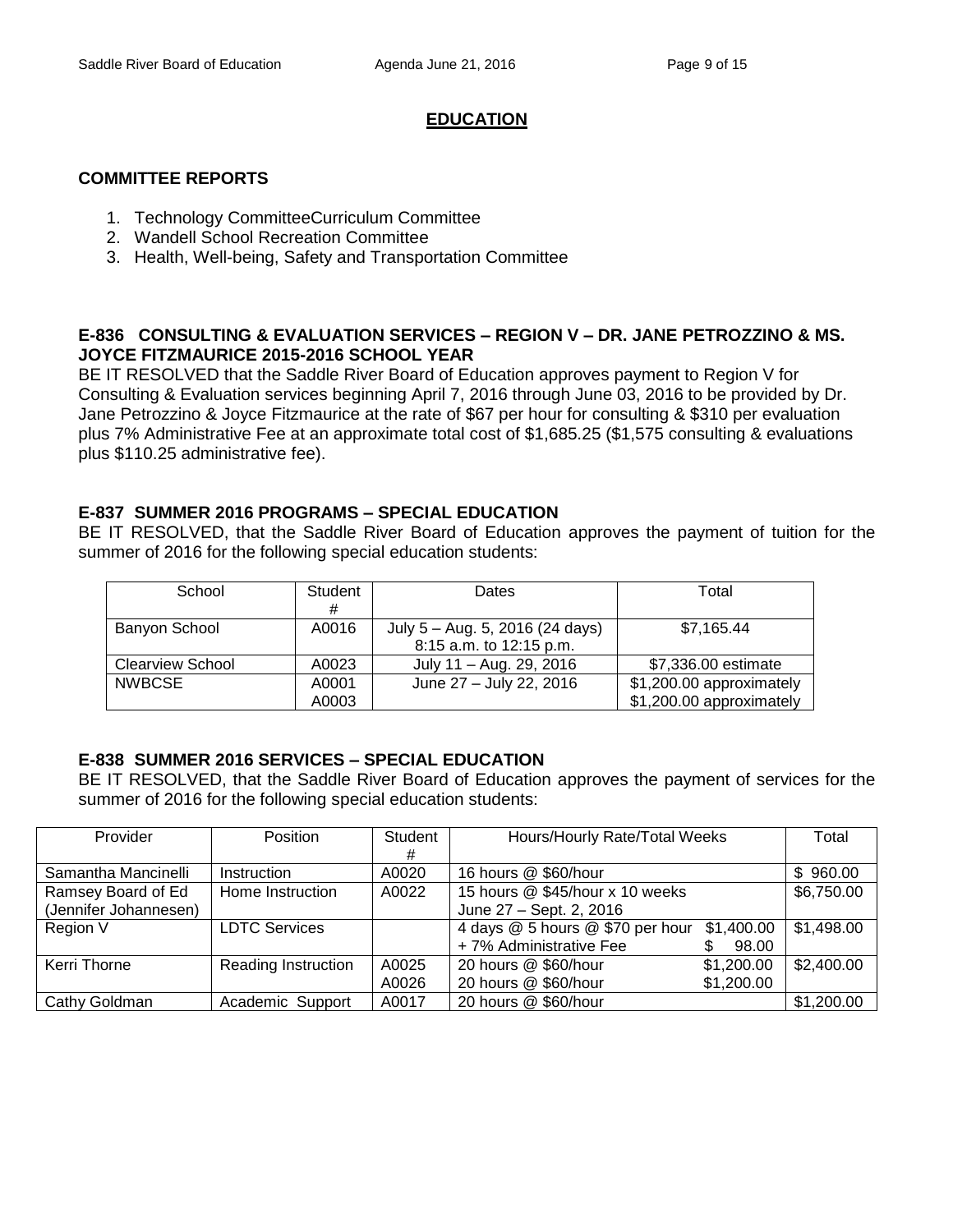# **E-839 TUITION 2016-2017 – SPECIAL EDUCATION**

BE IT RESOLVED, that the Saddle River Board of Education approves the payment of tuition for the 2016-2017school year for the following special education students:

| School                                | Student # | Total       | <b>Notes</b>               |
|---------------------------------------|-----------|-------------|----------------------------|
| Banyon School                         | A0016     | \$53,740.80 |                            |
| <b>Bergen County Special Services</b> | A0027     | \$72,540.00 |                            |
| (Bleshman School)                     |           |             |                            |
| <b>Clearview School</b>               | A0023     | \$48,500.00 | Estimate - Cost determined |
|                                       |           |             | by NYS Dept. of Education  |
| Eagle Hill School                     | A0017     | \$66,060.00 |                            |
| Franklin Lakes Board of Ed            | A0012     | \$77,240.00 | Includes summer program    |
| (Colonial Road School)                |           |             | and ABA aide               |
| Franklin Lakes Board of Ed            | A0003     | \$29,600.00 |                            |
| (Woodside School)                     |           |             |                            |
| Ramsey Board of Ed                    | A0011     | \$38,000.00 | Estimate                   |
| (Dater School)                        |           |             |                            |

### **E-840 SERVICES 2016-2017 – SPECIAL EDUCATION**

BE IT RESOLVED, that the Saddle River Board of Education approves the payment of services for the 2016-2017school year for the following special education students:

| Provider                              | <b>Position</b>    | Student | Hours/Hourly Rate/Total Weeks        |              | Total       |
|---------------------------------------|--------------------|---------|--------------------------------------|--------------|-------------|
|                                       |                    | #       |                                      |              |             |
| <b>Bergen County Special Services</b> | OT-PT-             | A0027   | 3 hours/week @ \$65 hours x 38 weeks |              | \$7,410.00  |
| <b>Bleshman School</b>                | Speech             |         |                                      |              |             |
| Ramsey Board of Ed                    | Home               | A0022   | 15 hours/week @ \$45 hour x 40 weeks |              | \$27,000.00 |
| (Jennifer Johanessen)                 | Instruction        |         | September 6, 2016 to June 22, 2017   |              |             |
| Ramsey Board of Ed                    | <b>Behaviorist</b> | A0011   | 20 hours @ \$70 hour                 | \$1,400.00   | \$1,498.00  |
| (Paige Lippe Region V)                |                    |         | +7% Administrative Fee               | 98.00<br>\$. |             |
| Ramsey Board of Ed                    | <b>Behaviorist</b> | A0030   | 6 hours @ \$70 hour                  | \$<br>420.00 | \$449.40    |
| (Paige Lippe Region V)                |                    |         | +7% Administrative Fee               | \$<br>29.40  |             |
| Region V                              | <b>Behaviorist</b> |         | @ \$70 hour                          | \$16,884.00  | \$18,065.88 |
| (to be determined)                    |                    |         | +7% Administrative Fee               | \$1,181.88   |             |
| Region V                              | <b>LDTC</b>        |         | @ \$70 hour                          | \$16,884.00  | \$18,065.88 |
| (to be determined)                    |                    |         | +7% Administrative Fee               | \$1,181.88   |             |
| Region V                              | Consultant -       |         | 20 hours @ \$70 hour                 | \$1,400.00   | \$1,498.00  |
| (Ellen Muhlberg)                      | Wilson             |         | +7% Administrative Fee               | \$<br>98.00  |             |
|                                       | Reading            |         |                                      |              |             |
|                                       | Program            |         |                                      |              |             |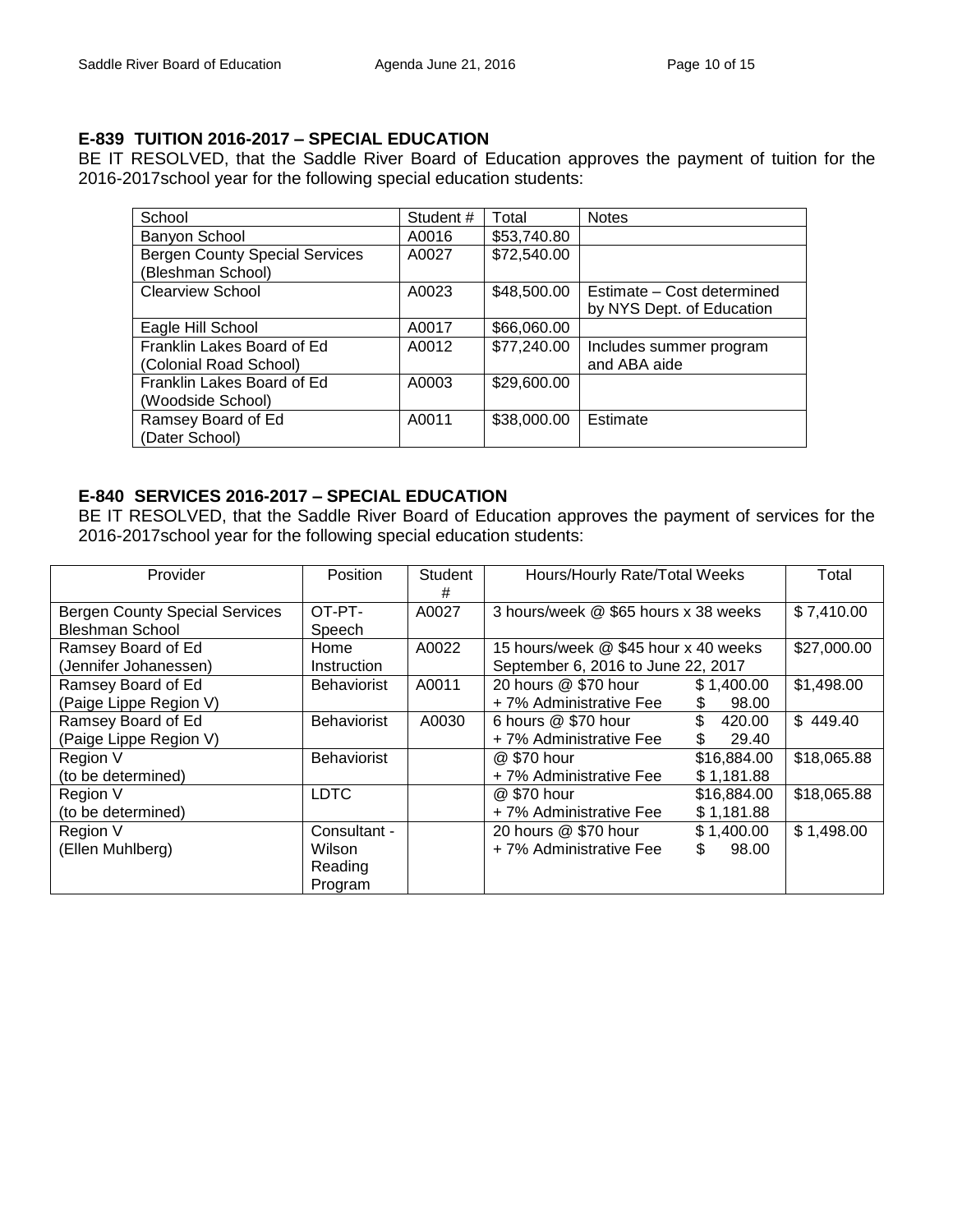### **E-841 PHYSICAL THERAPY & SOCIAL WORKER SERVICES 2016-2017**

BE IT RESOLVED, that the Saddle River Board of Education approves the payment of Physical Therapy & Social Worker services to Saddle River special needs students for the 2016-2017 school year as follows:

| Therapist         | Service   | Fees                          | <b>Maximum Cost</b> |
|-------------------|-----------|-------------------------------|---------------------|
| Marilyn Jones     | Physical  | \$65 per 30 minute session    | \$11,000.00         |
|                   | Therapist | \$95 per 45 minute session    |                     |
|                   |           | \$150 per evaluation          |                     |
| <b>Carol Raff</b> | Social    | \$60 per meeting attendance   | \$1,500.00          |
|                   | Worker    | \$30 per telephone conference |                     |
|                   |           | \$300 per evaluation report   |                     |
| Eileen Schneider  | Social    | \$60 per meeting attendance   | \$500.00            |
|                   | Worker    | \$30 per telephone conference |                     |
|                   |           | \$300 per evaluation report   |                     |

### **E-842 CHAPTER 192/193 SERVICES – BERGEN COUNTY SPECIAL SERVICES 2016-2017**

BE IT RESOLVED that the Saddle River Board of Education approves entering into a services agreement with the Bergen County Special Services School District to provide Chapter 192/193 nonpublic school services for the 2016-17 school year.

### **E-843 CHAPTER 192/193 SERVICES – REGION V 2016-2017**

BE IT RESOLVED that the Saddle River Board of Education approves entering into a services agreement with the Region V to provide Chapter 192/193 non-public school services for the 2016-17 school year.

ALL EDUCATION MOTIONS BUNDLED FOR SINGLE VOTE: Motion: Second: Comments:

Roll Call Vote: TW: JC: IF: JL: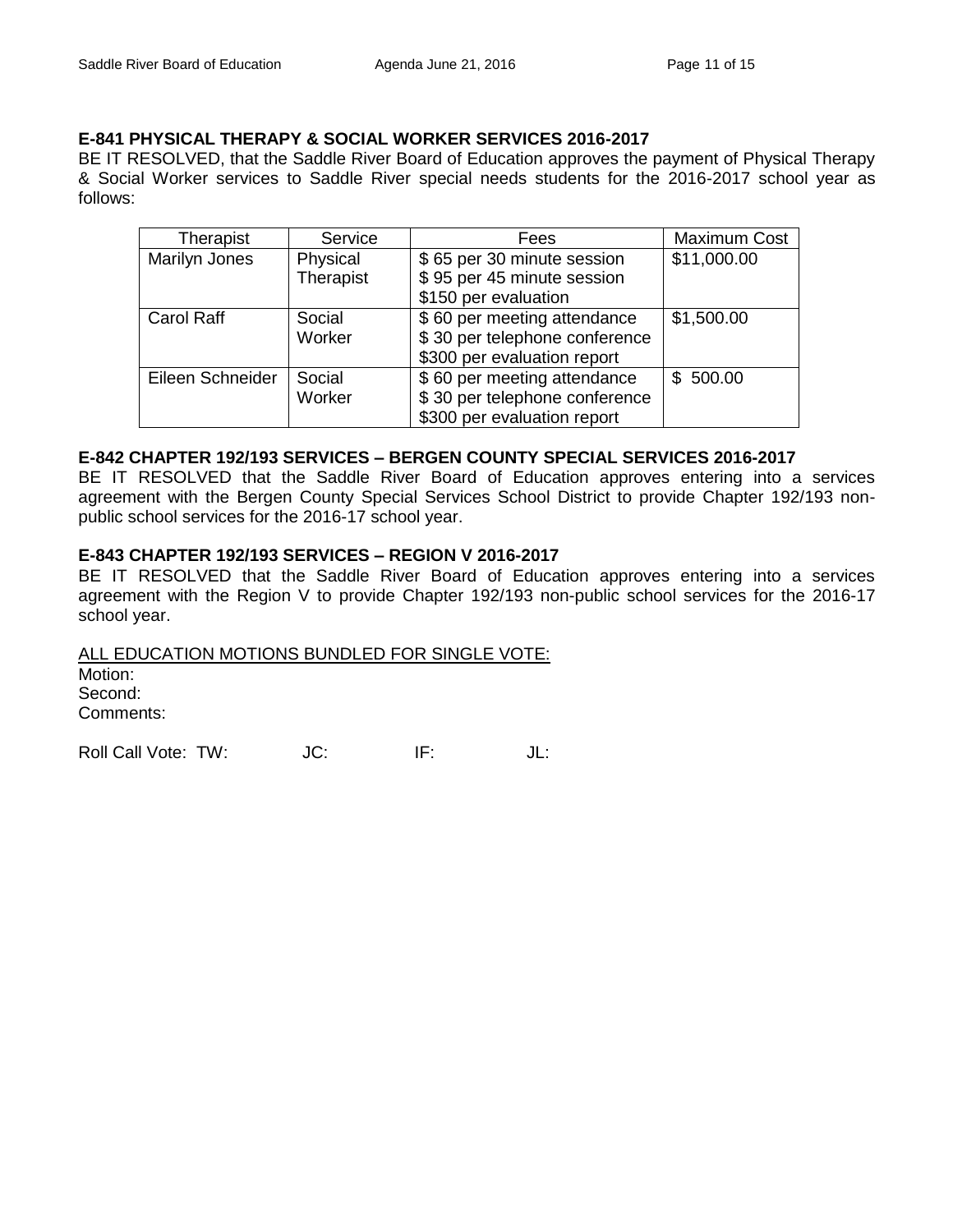# **FINANCE**

# **COMMITTEE REPORTS**

- 1. Finance/Budget Committee
- 2. Renovation Committee

### **F-2390 PAYMENT OF BILLS – JUNE 2016**

BE IT RESOLVED that the payment of bills as per the attached June 2016 Bills and Claims lists be approved.

### **F-2391 APPROPRIATION TRANSFERS – MAY 2016**

BE IT RESOLVED that the attached appropriation transfers for the month of May 2016 be approved.

# **F-2392 LINE ITEM CERTIFICATION**

BE IT RESOLVED that in compliance with NJAC 6:20-2A-10(e) that the Board of Education certifies that no major account or fund has been over-expended and that as of this report, sufficient funds are available to meet the District's financial obligations for the remainder of the fiscal year.

### **F-2393 BOARD SECRETARY REPORT – MAY 2016**

BE IT RESOLVED that the attached Board Secretary Report for the month of May 2016 be approved.

### **F-2394 TREASURER REPORT – MAY 2016**

BE IT RESOLVED that the attached Report of the Treasurer for the month of May 2016 be approved.

#### **F-2395 AGREEMENT–TREASURER'S & BOARD SECRETARY'S REPORTS – MAY 2016**

BE IT RESOLVED that the Saddle River Board of Education states that the Report of the Treasurer of School Moneys and the Report of the Secretary of the Board of Education for the month of May 2016 is in agreement and on file in the Board Secretary's Office.

# **F-2396 AUTHORIZATION FOR BOARD SECRETARY TO PAY BILLS**

BE IT RESOLVED that the Saddle River Board of Education authorizes the Board Secretary to pay bills in between meetings of the Board of Education from June 22, 2016 to September 20, 2016 and that these payments be approved at the next regularly scheduled Board Meeting.

#### **F-2397 REALTIME RENEWAL 2016-2017**

BE IT RESOLVED to approve the renewal of Realtime for the district's student information system for the 2016-2017 school year at an annual fee of \$9,227.80

# **F-2398 STUDENT ACCIDENT INSURANCE POLICY RENEWAL 2016-2017**

BE IT RESOLVED to approve the renewal with Bollinger Specialty Group for the Student Accident Insurance Policy at the annual premium of \$2,595.

# **F-2399 SCHOOL NURSING STAFFING AGREEMENT – BAYADA 2016-2017**

BE IT RESOLVED to approve the continuation of the School Nursing Staffing Agreement with Bayada Home Health Care, Inc. to provide nursing services on an as-needed basis for the 2016-2017 school year, at the contract indicated rate.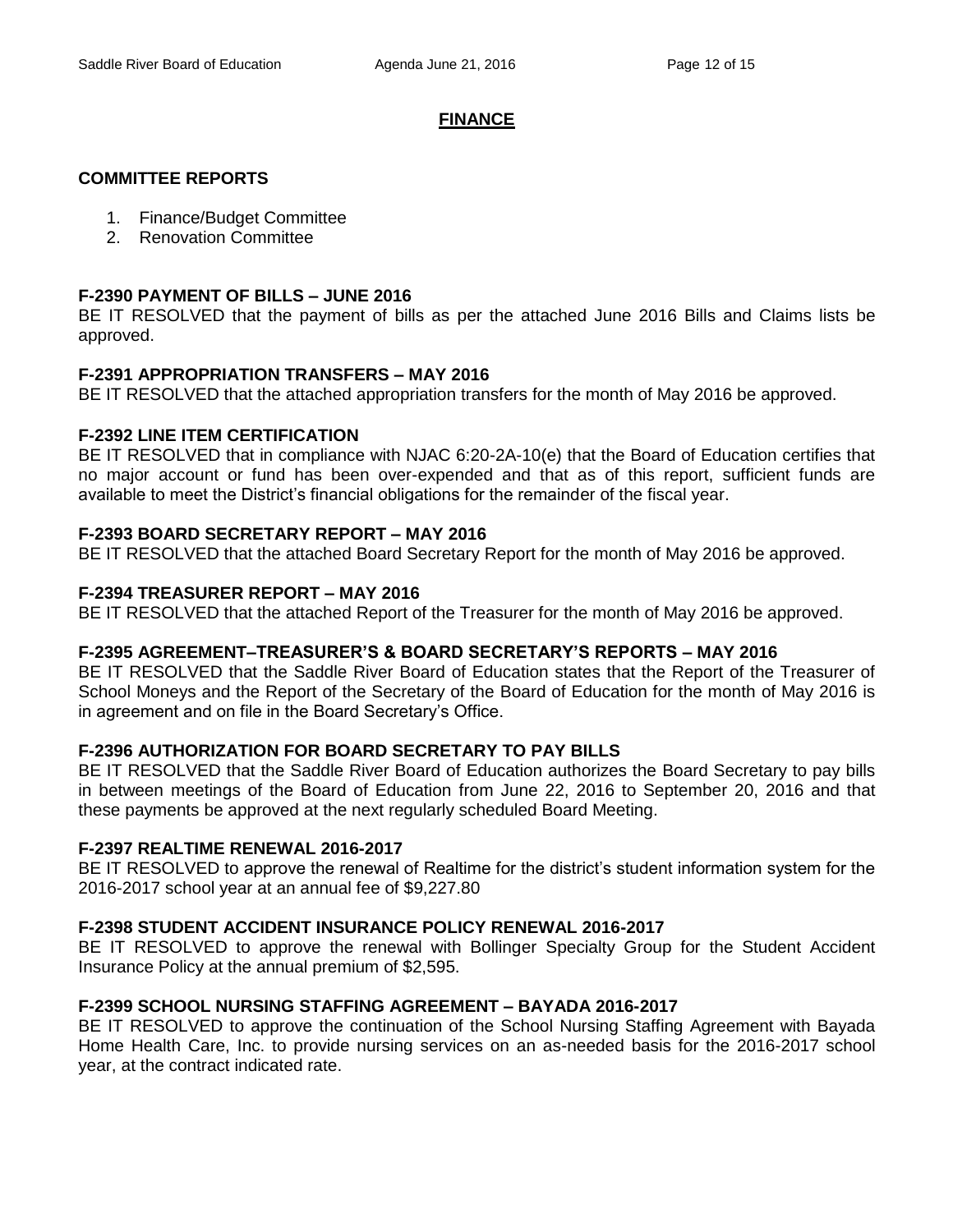# **F-2400 BANK ACCOUNTS TD BANK 2016-2017**

BE IT RESOLVED that the Saddle River Board of Education authorizes the following Board of Education accounts to be maintained at TD Bank from July 1, 2016 to June 30, 2017 with the authorized signatures for issuing warrants as set forth below:

| <b>Number</b> | <u>Name</u>                                      | <b>Signatories</b>                                                                                          | # Signatures Rg'd |
|---------------|--------------------------------------------------|-------------------------------------------------------------------------------------------------------------|-------------------|
| 4308903924    | <b>Current Account</b>                           | President or<br><b>Board Member Designee</b><br><b>Treasurer of School Monies</b><br><b>Board Secretary</b> | 3                 |
| 4308903932    | Payroll Account                                  | <b>Treasurer of School Monies</b>                                                                           | 1                 |
| 4308903940    | Payroll Agency Account                           | <b>Treasurer of School Monies</b>                                                                           | 1                 |
| 4308903982    | <b>Unemployment Fund</b>                         | President or<br><b>Board Member Designee</b><br><b>Treasurer of School Monies</b><br><b>Board Secretary</b> | $\overline{2}$    |
| 4308903974    | <b>FSA Account</b>                               | President or<br><b>Board Member Designee</b><br><b>Treasurer of School Monies</b><br><b>Board Secretary</b> | $\overline{2}$    |
| 4308903958    | <b>Capital Reserve Account</b>                   | President or<br><b>Board Member Designee</b><br><b>Treasurer of School Monies</b><br><b>Board Secretary</b> | 3                 |
| 4308903966    | Cafeteria Account                                | President or<br><b>Board Member Designee</b><br><b>Treasurer of School Monies</b><br><b>Board Secretary</b> | $\overline{2}$    |
| 4308903990    | <b>Wandell School</b><br><b>Student Activity</b> | President or<br><b>Board Member Designee</b><br>Superintendent<br><b>Board Secretary</b>                    | $\overline{2}$    |

# **F-2401 MERIT GOAL PAY – DR. WILLIAM RONZITTI**

BE IT RESOLVED that, pursuant to County Department of Education procedures, the Saddle River Board of Education affirms that payment has been made to Dr. William Ronzitti for attainment of merit goals as approved by the Interim Executive County Superintendent.

# **F-2402 YEAR END BOOKKEEPING ADJUSTMENTS**

BE IT RESOLVED that the Saddle River Board of Education authorizes the Business Administrator to make all the necessary 2015-2016 year-end bookkeeping adjustments to the books and records of the District in order for them to be in compliance with GAAP.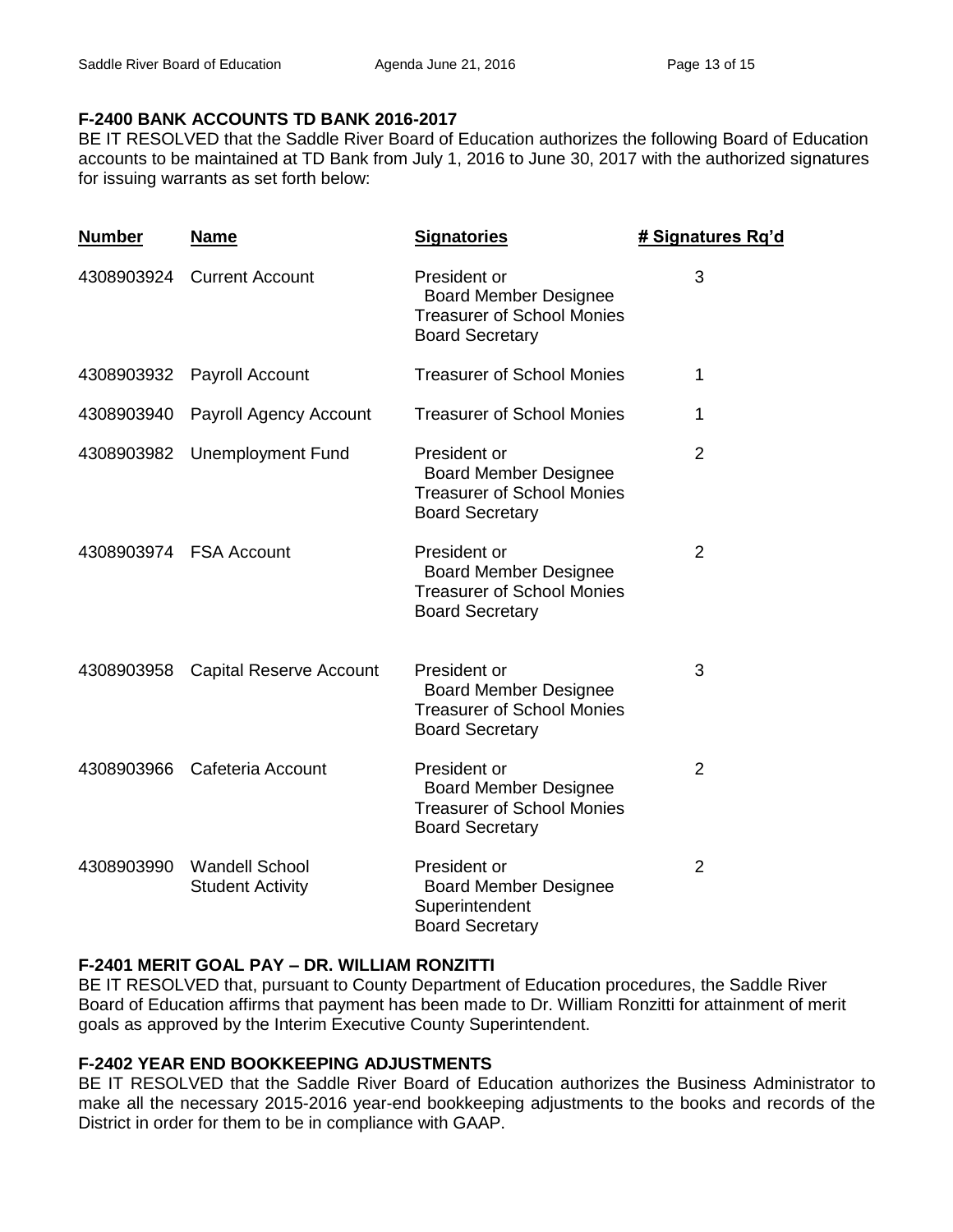#### **F-2403 TRANSFER OF CURRENT SURPLUS TO CAPITAL RESERVE**

WHEREAS, N.J.S.A. 18A:21-2, N.J.S.A. 18A:7G-31 and N.J.S.A. 18A:7F-41 permit a Board of Education to establish and/or deposit into certain reserve accounts at year end, and

WHEREAS, the aforementioned statutes authorize procedures, under the authority of the Commissioner of Education, which permit a Board of Education to transfer unanticipated excess current revenue or unexpended appropriations into reserve accounts during the month of June by board resolution and,

WHEREAS, the Saddle River Board of Education wishes to transfer unanticipated excess current year revenue or unexpended appropriations from the general fund into a Capital Reserve Account at year end, and

WHEREAS, the Saddle River Board of Education has determined that an amount not to exceed \$300,000 is available for such purpose of transfer;

NOW THEREFORE BE IT RESOLVED, by the Saddle River Board of Education that it hereby authorizes the district's School Business Administrator to make this transfer consistent with all applicable laws and regulations.

### **F-2404 TELEPHONE UPGRADES - PROMEDIA**

BE IT RESOLVED that the Saddle River Board of Education approves Promedia Technology Services, Inc., to provide the telephone upgrades at Wandell School as per Phone System V2 quote # 906 V1 dated May 19, 2016 under Educational Data Services bid #7022

# **F-2405 TRANSFER FROM CAPITAL RESERVE TO CAPITAL OUTLAY – TELEPHONE UPGRADE**

BE IT RESOLVED that upon the recommendation of the Interim Superintendent, approval be given to transfer funds from the Capital Reserve Account to Capital Outlay Fund in the amount of \$75,000 to fund costs related to the Long Range Facility Plan Telephone Upgrade Project at Wandell School.

# **F-2406 TRANSFER FROM CAPITAL RESERVE TO CAPITAL OUTLAY – SECURITY VESTIBULE**

BE IT RESOLVED that upon the recommendation of the Interim Superintendent, approval be given to transfer funds from the Capital Reserve Account to Capital Outlay Fund in the amount of \$1,800 to fund preliminary construction costs for architect and engineering services related to the Long Range Facility Plan Security Vestibule Project at Wandell School.

#### **F-2407 NCLB FUNDS FOR FY 2017**

BE IT RESOLVED that the Saddle River Board of Education accepts the funds awarded to the school district by the NCLB Grant for Fiscal year 2017 in the following amounts:

| Title II Part A          | Amount  |
|--------------------------|---------|
| <b>Public School Use</b> | \$6,046 |
| Non-Public Use           | SO.     |
| Гоtal                    | \$6.046 |

# **F-2408 DONATIONS – HOME & SCHOOL ASSOCIATION**

BE IT RESOLVED that the Saddle River Board of Education accepts with gratitude donations from the Wandell Home & School Association as follows:

| \$549.99   | <b>Pressure Washer</b> |
|------------|------------------------|
| \$3.540.00 | Pre-K Fence            |